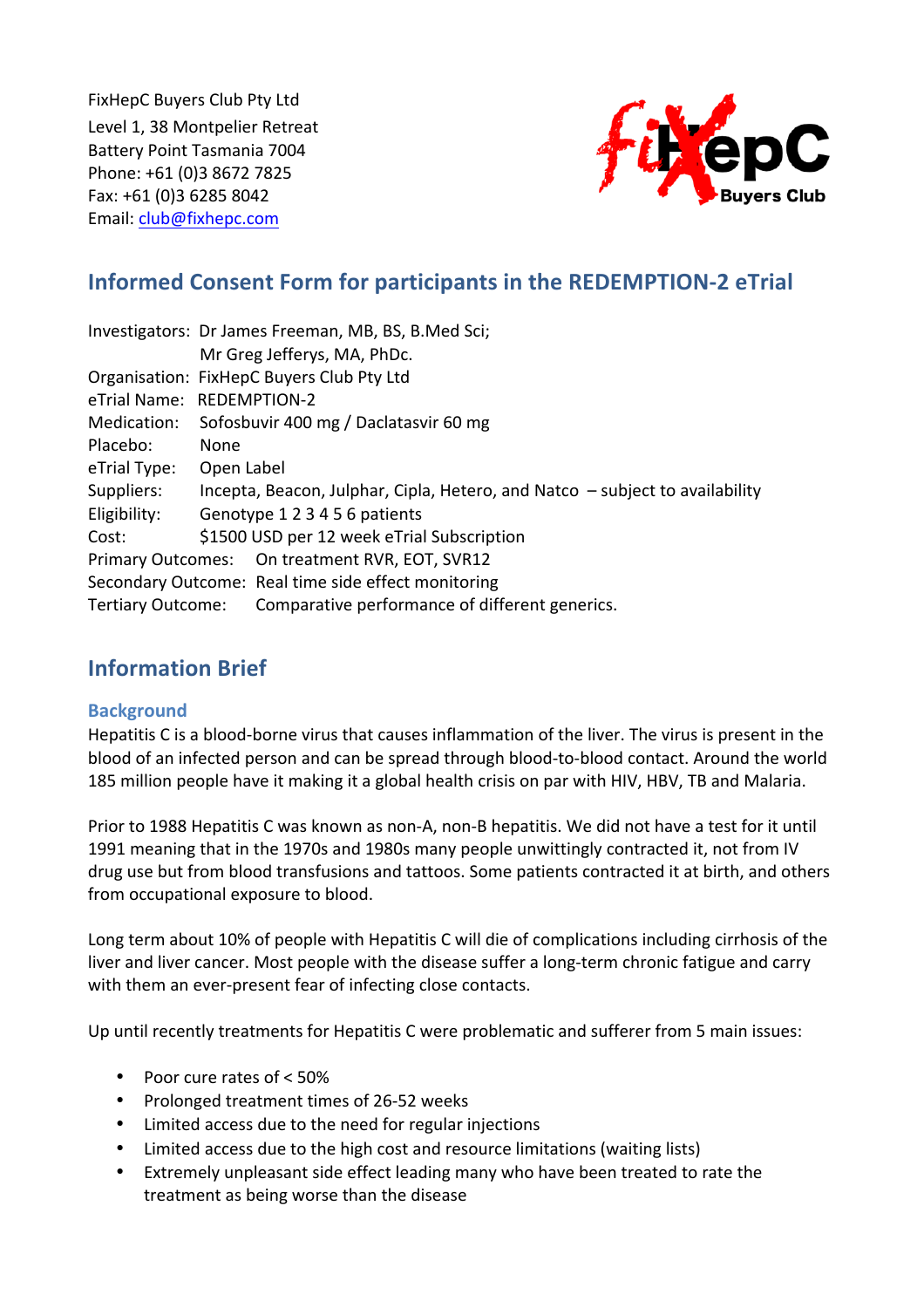Recently 12 week combination oral treatments have become available. These treatments have the advantages of:

- Once daily oral tablet delivery suitable for outpatient treatment
- High cure rates > 90% for most patients
- Minimal side effects
- 12 week (84 day) treatment duration for most patients

Unfortunately the current price tag is about \$84,000 USD per patient.

Fortunately several countries including the manufacturing powerhouses India, China and Bangladesh do not recognize the patent and produce these medications at 1/50th of the price meaning it's possible to get treated for less than \$2000 USD, rather than \$84,000 USD.

## **Purpose**

OEM Sofosbuvir/Daclatasvir has been proven to cure 90-95% of Hep C sufferers, however few trials have been properly conducted using generic equivalents.

The purpose of this research is twofold:

- 1) To demonstrate the efficacy of generic Sofosbuvir/Daclatasvir in treating Hep C; and
- 2) To immediately treat and cure thousands of Hep C sufferers who are unable to purchase the patented version of this medication at \$84,000.

We will be recruiting 3,000 participants, making this eTrial the largest of its kind, and indeed the largest ever single trial of this medication. Most significantly however, the transparency and efficiency inherent to how this eTrial is being delivered will ultimately achieve FixHepC's primary mission - to assist millions of Hepatitis C sufferers obtain an effective, low-cost cure.

#### **Process**

This trial is essentially a documented treatment program for Hepatitis C sufferers using generic  $mediation - no places$  will be used.

We will assist you with your purchase and personal importation of a 12 or 24-week treatment program using generic Sofosbuvir/Daclatasvir produced by a proven and reputable manufacturer, for example Incepta, Beacon and Julphar in Bangladesh and Cipla, Hetero and Natco in India if Daclatasvir becomes available there..

To subscribe as a participant you will need to:

- 1) Discuss the trial with your doctor the risks, benefits and costs. If you require a GP for this purpose, you may use an online doctor service like GP2U Telehealth https://gp2u.com.au/, or MonkMed http://www.monkmed.com/, both of whom are supporting the trial.
- 2) Have your doctor provide the required prescription and arrange baseline blood tests;
- 3) Complete the Informed Consent Form (this form);
- 4) Pay the \$1500 USD eTrial subscription (\$3000 USD for 24 weeks treatment);
- 5) Submit your details online via the http://www.monkmed.com/redemption2 website;
- 6) Submit this form, photo ID and your prescription to  $\frac{club@fixhepc.com}{$
- 7) You will then receive a tracking number by email to follow the progress of your medication.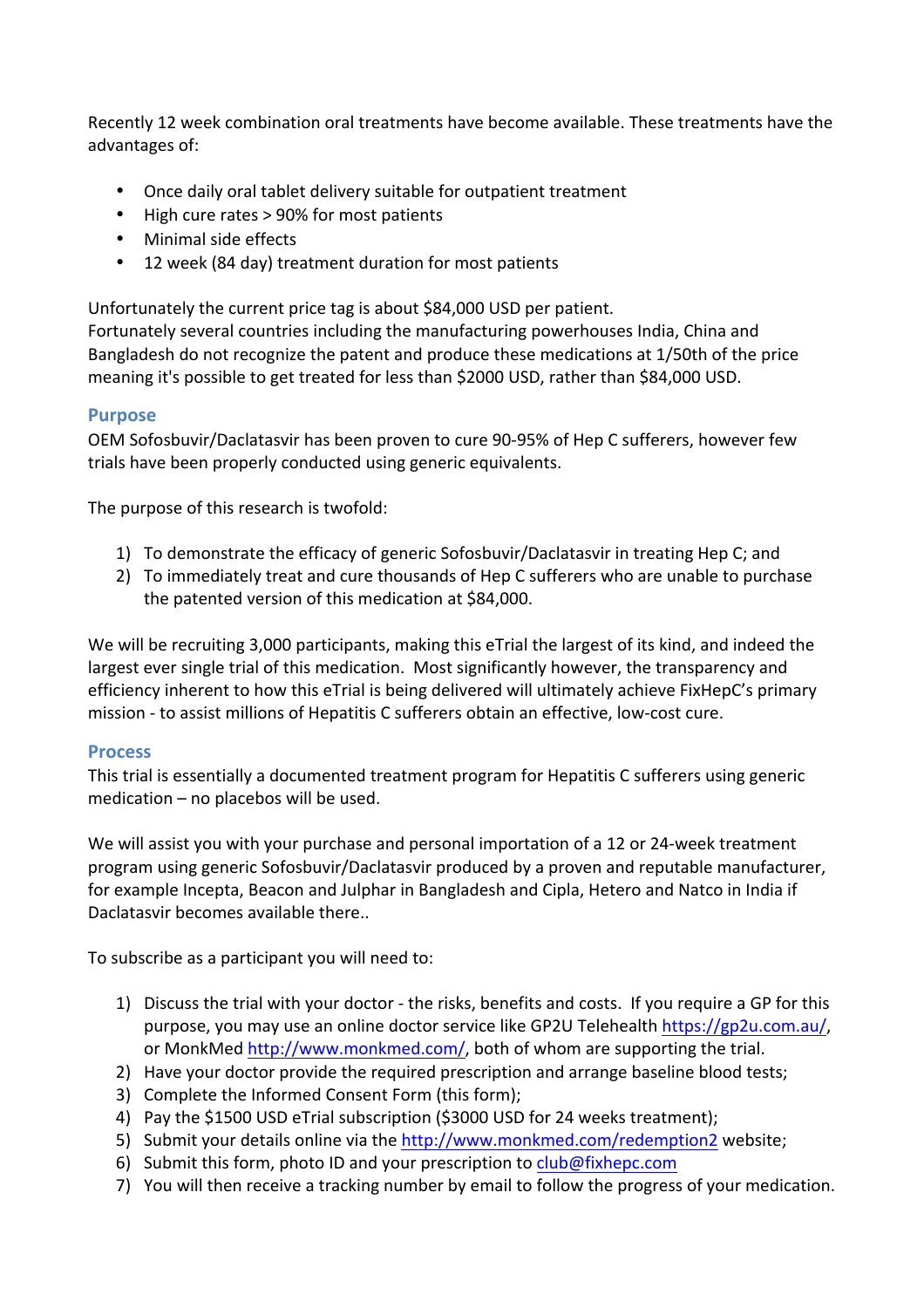During the treatment period, you agree to use a self service online portal to lodge your results for on treatment Rapid Viral Response (RVR), End Of Treatment (EOT) and SVR12 to enable analysis of results. 

## **Other Matters**

#### **Participation**

Your participation in this research is entirely voluntary. It is your choice whether to participate or not and you are free to withdraw at any time.

## **Personal Importation**

Medication supply will be contingent on your country allowing your personal importation of medication. If your country prohibits this, but allows hand carriage of medication back into your country of origin participation will still be possible, but medication pickup will be in either India or Australia.

## **Side Effects**

These medications can have unwanted effects, such as headaches, insomnia, fatigue, rash and gastrointestinal disturbances. In rare cases they cause more significant adverse effects up to and including death. You should consult with your doctor about your suitability to participate, or in the event of any adverse reactions to treatment.

#### **Risks**

Deaths have been reported in many of the trials of the new Hepatitis C medications, as have heart attacks, renal failure and other significant life threatening events.

Despite hundreds of successful treatments over the past 9 months using generic medication, the risk of not being cured is real. There is absolutely no guarantee that treatment will be successful in every case. There are no reimbursements if your treatment is not successful, however we will assist you sourcing more medications for re-treatment.

#### **Benefits**

The benefits to participating in this trial are clear – there is a very strong possibility that your Hepatitis C will be cured and the quality of your life will improve substantially.

Further, by proving the efficacy of low cost generic Hepatitis C medication this eTrial will help accelerate the treatment of the estimated 185 million Hepatitis C sufferers globally.

## **Confidentiality**

The personal information that we collect from participants' registration is to assist with managing large volumes of participants in an efficient and cost-effective manner. This information will be stored securely and remain confidential. Only the necessary trial researchers and managers will have access to this information and any publicly available data will maintain your anonymity.

The information that you are required to post during the treatment program will not be aggregated with other participant's posts in order to synthesize meaningful outcome results.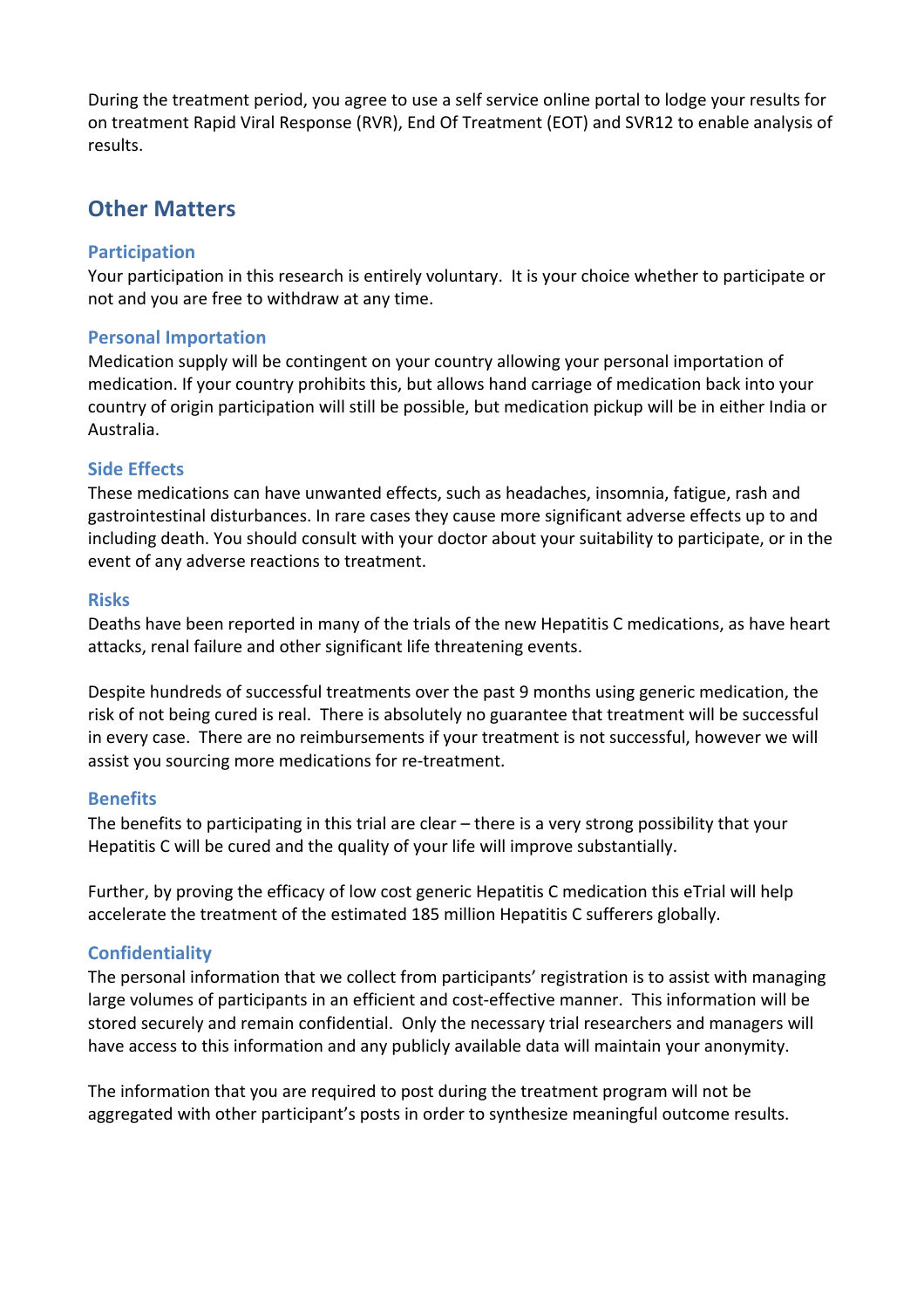## **Acceptance into this eTrial is not Guaranteed**

We will not be cherry picking participants to bias the results, however we do expect this trial to be over-subscribed so cannot guarantee accepting your subscription. Subscriptions will be processed in order of arrival of payment. If you cannot be accepted your money will be refunded in full.

## **Contact**

All questions before, during and after the trial should be directed to FixHepC Buyer's Club at +61 (0) 3 8672 7825 or help@fixhepc.com.

## **Certificate of Consent**

I, ………………………………………………………………... (name)

of (address) ………………………………………………………………………………………………………..

. The contract of the contract of the contract of the contract of the contract of the contract of the contract of the contract of the contract of the contract of the contract of the contract of the contract of the contrac

have read the foregoing information and the FixHepC website, and discussed this treatment option with my doctor. I have had the opportunity to ask questions about it, and any questions that I have asked have been answered to my satisfaction. I consent voluntarily to participate in this trial.

I give authorisation for FixHepC Buyers Club Pty Ltd to undertake the following on my behalf in regard to my treatment:

- 1. Order from a reputable supplier Sofosbuvir 400 mg / Daclatasvir 60 mg tablets
- 2. Assist in having this medication delivered to my nominated address

I understand the amount paid to FixHepC Buyers Club by me, will be used to cover the costs of the medication, packaging, shipping and handling, and eTrial administration and will be fully refunded in the event my subscription can, for any reason, not be processed.

I understand that in the event my medication is seized by customs I will be able to pick up replacement medication free of charge in India, and possibly other countries.

I am over 18 and my birthdate is …………………………

Signed ………………………………………………………. Date …………………………………………………………. Email ………………………………………………………... Phone ………………………………………………………..